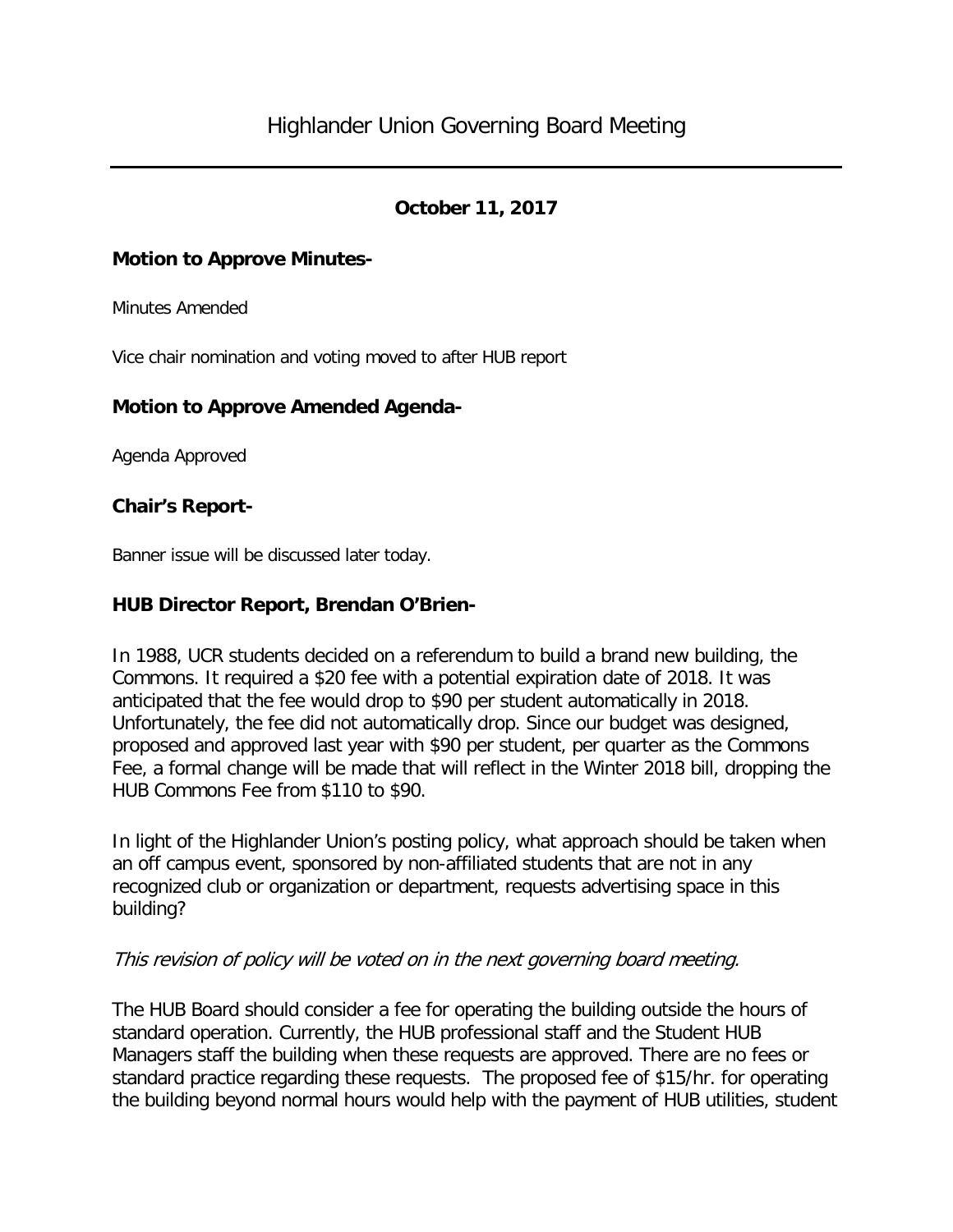managers, and would provide an incentive for departments and student organizations to carefully consider what times they chose to use the HUB.

### This revision of policy will be voted on in the next governing board meeting in November.

(A fee waiver was proposed to provide a possible solution for charging smaller fees to smaller organizations. However, fee waiver is open to all student organizations.)

## A separate meeting will be held by Lewis, Brendan, Aram, and Shawn to further revise this policy, which will be presented in the next meeting.

Summer project updates: student managers are up and running, digital signage posting is still in progress, and the meditation room has been updated. In addition, the HUB 353 office has been renovated. Five solar tables were installed over the summer; however, currently seven are not working. A contractor will be looking them over next week.

Policy updates: policies made in the last 10 years are being reviewed, and will soon be sent to the board.

Further, a call for additional dining hours was proposed to help with the vibrancy of the UCR campus on the weekends.

## **Food Services Report by Teresa Garcia-**

We are currently working on opening The Habit in mid-October. Further work is needed to advertise HUB' Dining's longer hours; however, The Habit is already open to promoting its own opening with free burgers for the first 250 customers, as well as giving the proceeds of their first hour open back to R' Pantry.

Food services is available to provide food trucks. They work with R' Pantry, and are currently working with third party vendors to see if left over food can be donated to R' Pantry to be given to students.

\*Carolyn Chang asked to be recognized from the public section. Lewis Luartz allowed her to comment\*

Carolyn Chang discussed her concern related to the availability of microwaves in the HUB and would like the board to consider new locations for microwaves and to consider purchasing additional microwaves. Brendan O'Brien offered to meet with her in the future to continue the conversation.